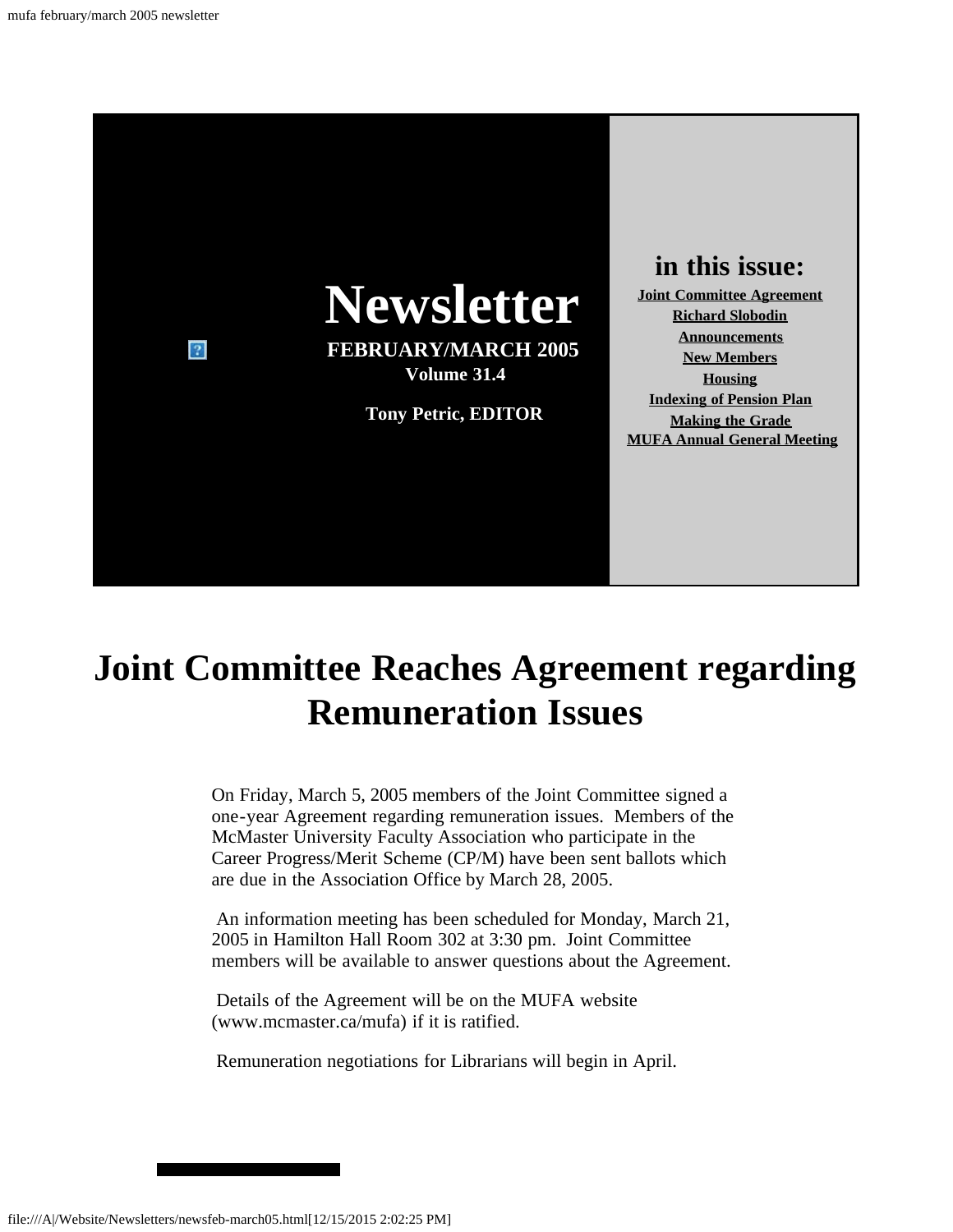

Richard Slobodin, one of the finest ethnographers to work among the First Nations peoples of the Canadian north, and one of the founders of the Department of Anthropology at McMaster University, passed away in Hamilton on January 22, 2005. Born in New York City on March 6, 1915, he was just short of his 90th birthday.

Professor Slobodin attended the City College of New York where he completed a BA in comparative literature in 1936, and an MS in education in 1938. During and after his studies he worked as a teacher, mainly of English, in New York City high schools.

After completing his Masters degree he took a break from teaching and made a career-altering trip to the Northwest and Yukon Territories in Canada, adjacent to Alaska. He and a friend traveled and did research in the Mackenzie Delta area and among the Gwich'in people of the Fort McPherson region through the winter from September 1938 to May

The trip and his decision after to turn to a career in anthropology probably flowed from his early upbringing. He wrote of his career that, "My best preparation consisted of belonging to a family wherein both parents and many associates had broad humanist interests, which led to an early exposure to the literature, folklore, and art of many cultures. I was also fortunate enough to have some excellent teachers.... These influences were much more important than formal majors and minors."

After returning to New York he registered in the PhD program at Columbia University in 1940 and began his career as an anthropologist. But his career was interrupted more than once, and it took a quartercentury before he had a continuing academic position. In 1942 he enlisted in the US Army, but he was then accepted for officer training in the Navy where, although he sought and earned his qualifications as an aircraft carrier-based fighter pilot, he was assigned to be an intelligence officer in the Pacific. After he left military service in 1946 he returned to Columbia to complete his PhD, going to the Fort McPherson region for doctoral research from August 1946 to May 1947 with support from the Social Science Research Council and a Research Fellowship from the Arctic Institute of North America (1947-48).

His return to the Gwich'in was a mutually happy one. He commented that being a returning visitor meant that he was not treated as "a formidable official sort of person." And he reported that Chief Julius remarked of him on one festive occasion, that he was the fellow whom the people had previously "taken in when he was just a poor boy" (Slobodin, 1969: 57).

Following his doctoral field research he began his university teaching career with assistant professor appointments at the University of Southern California (1947-49) and Los Angeles State College (1950- 51). But in 1951 he was notified by the latter institution that he was not eligible for reappointment. His career was interrupted by his being named in the US Congressional investigations into "Un-American Activities" headed by Senator Joseph McCarthy. The McCarthy hearings used innuendo and guilt by association with colleagues and friends to accuse people. The unfounded accusations besmirched the reputations, and sought to bar from employment, many academics and intellectuals of the early Cold War era in the United States.

Dick, as he was called, did not speak frequently about this period in later years, but he described his activities during the next eight years in one of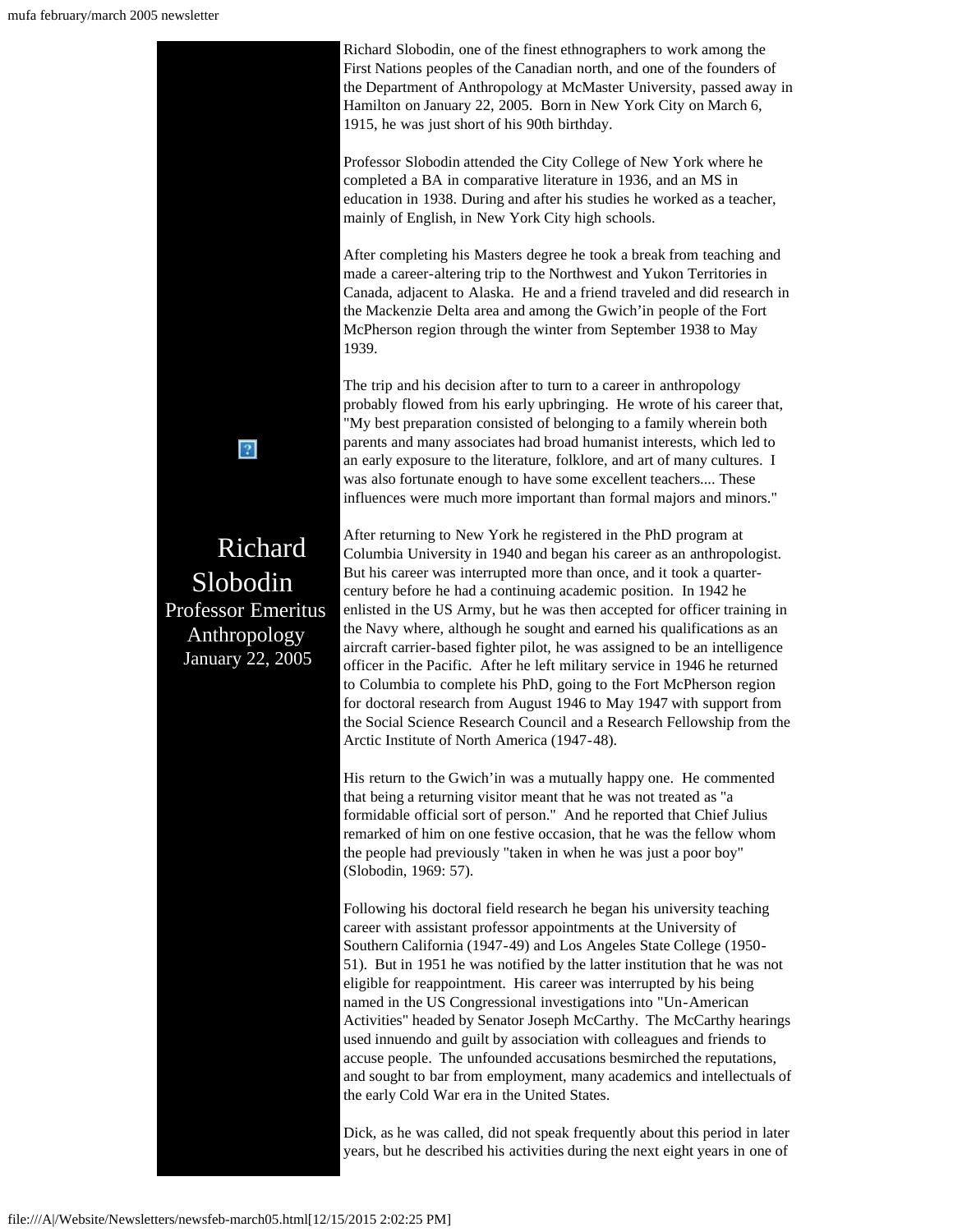his curriculum vitae without bitterness but with poignancy, as "jobs outside anthropology, mostly in California and Mexico." For part of the period he worked with several social work agencies in California (1954- 58). In the decade following 1948 his first three children were born.

In 1959 he was able to complete his doctoral dissertation and his degree, and he started to get employment in anthropology. In 1959-60 he was a research associate with Cornell University, the next year on a childrearing study in Washington, DC, and in 1960 he was hired for two years as a lecturer at Smith College in Northampton, Massachusetts. He moved to Canada in 1962 for an 18-month contract as a senior research officer with the research centre in the Department of Northern Affairs and National Resources. During his time in Ottawa he also took contracts with the National Museums of Canada, but it was made clear by immigration officials that he was not to be given any work related to national security.

The positions in Ottawa afforded him the opportunity to continue doing the research he obviously loved in the north. He had returned to visit First Nations communities in the Yukon in 1961, with a grant from the US National Science Foundation, and in 1962 he did research among the Gwich'in of Arctic Red River with support from the National Museum of Canada. His first monograph, based on his dissertation about the Gwich'in, appeared in 1962, Band Organization of the Peel River Kutchin (National Museums of Canada). In 1963 he did a path-breaking social and economic survey of Metis in the Mackenzie District of the Northwest Territories, which provided the basis for his second book, Metis of the Mackenzie District (Canadian Research Centre for Anthropology, 1966). He returned to northwestern Canada and adjacent parts of Alaska in 1966 (for the National Museum of Canada), 1968 (with a Canada Council research grant) and 1977 (as an Associate of the Northern Yukon Research Program, University of Toronto). During these periods he spoke Gwich'in "with fair fluency," and although he was still hoping to improve his competency he noted that he was one of only three researchers "with any appreciable knowledge of the language," the other two being linguists. (He knew French, Russian and German as well.)

When McMaster University sought to introduce an anthropology program he was highly recommended by his colleagues and McMaster invited him to take up an appointment as associate professor of anthropology in the Department of Sociology, soon to be Sociology and Anthropology, with a mandate to develop the program. At the time of his initial appointment to McMaster in 1964 the question of his receiving permanent residency status in Canada had become an issue with the government. It was an odd question, for he had already spent nearly five years in Canada including his northern research trips. His application received support from the University and the Faculty Association, and after some worrisome delays he became a permanent resident of Canada in 1964. He took up citizenship in 1970.

Thus he was 50 years old when he found an academic "home". He immediately set out to build the anthropology program and to hire colleagues. But he also worked to make it feel like a home to the others who would join him. Dick Slobodin had a profound influence on the character not just the development of the program and then department of anthropology. He exemplified a graceful scholarly collegiality. He welcomed and encouraged thoughtful repartee, and his example of engaging in a common endeavour encouraged others to respond in kind. He carefully cultivated relationships with colleagues, students and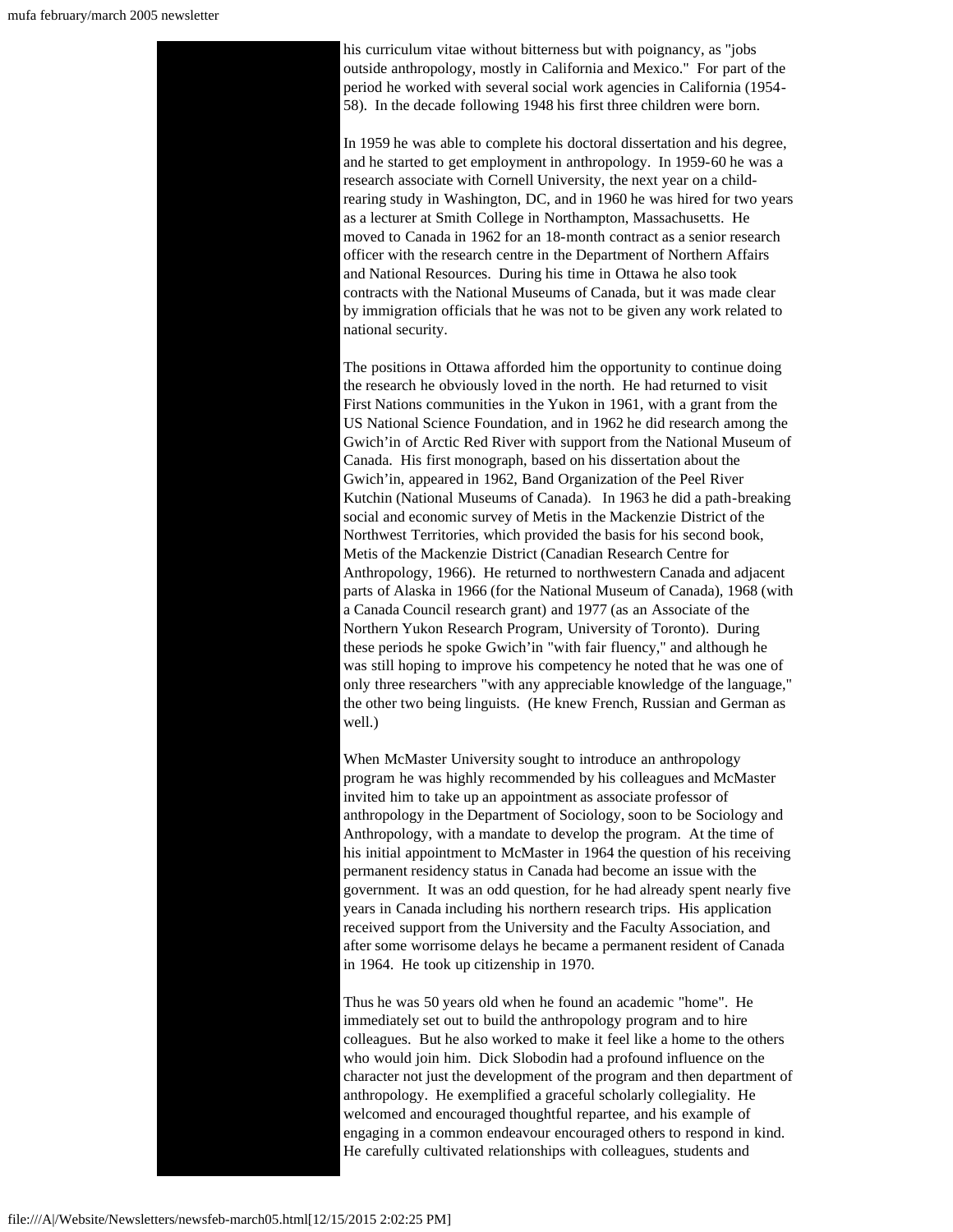friends, and many of those who knew him throughout the University and academia treasured their relationships with him.

Although he was a specialist on the Canadian north, he did not offer a course in the subject until 1969 because he "put my own predilections and interests aside in favor of developing the anthropology program at McMaster." He was in effect the associate chairman for anthropology of the Department of Sociology and Anthropology during the formative years from 1964-71, although he served de facto and without formal title until the last two of those years.

His leadership by example and his subtle mentoring continued after he was promoted to professor in 1969, after anthropology became a separate department in 1973, and even after his retirement in 1981. His was an active retirement. He continued to teach courses for many years, to participate in department events, and to undertake entirely new research and publications.

When he took ill early in 2005 and was in hospital, it turned out that he was being cared for by nursing staff and visited by clergy a number of whom had taken his courses and who spoke both of their admiration for him as a teacher, and in some cases of the influence he had on their lives. The lives of many of his colleagues and students were enriched by his presence.

His courses were always thoroughly engaging, communicating his constant intellectual inquisitiveness, his exceptionally diverse knowledge, his passion for learning and teaching, and his profound respect for students. He nurtured and encouraged their intellectual and personal growth with an unpretentious but rare combination of entertaining stories, a sympathetic and judiciously critical sense of human character and foibles, a quiet but pervasive sense of humour, thought-provoking generalizations, and a commitment to standards without being rigidly judgmental. His classes and his person were memorable.

His academic interests extended to aspects of the history of anthropology and related disciplines in addition to his more than 50 years of research and publications on the ethnography and ethnohistory of subarctic First Nations. His monographs on the Gwich'in and on the Metis were analytical ethnographies of little studied places and peoples that revealed their diversity and often unexpected complexity. In 1978 he published what has become the standard biography of W. H. R. Rivers (Columbia University Press, reprinted 1997) a little studied key figure in early 20th century anthropology, psychology and psychiatry who contributed to field research methods, the study of kinship, and the first recognition and treatment of "shell-shock" victims during World War I.

After his retirement he co-edited a book with Antonia Mills on Amerindian Rebirth: Reincarnation Belief Among North American Indians and Inuit (University of Toronto Press, 1994). This is a widely cited work in anthropology and religious studies that explores its subject with the finesse required to respect indigenous peoples and to avoid comfortable but reductionist explanations.

In addition he published nearly two dozen academic papers on topics as diverse as those of his books. He had an eye for situations and topics that seemed marginal and overlooked, and a knack for revealing their importance. This is clear in his decision to do research on Metis, and in his research on an escaped American slave who was a near mythic figure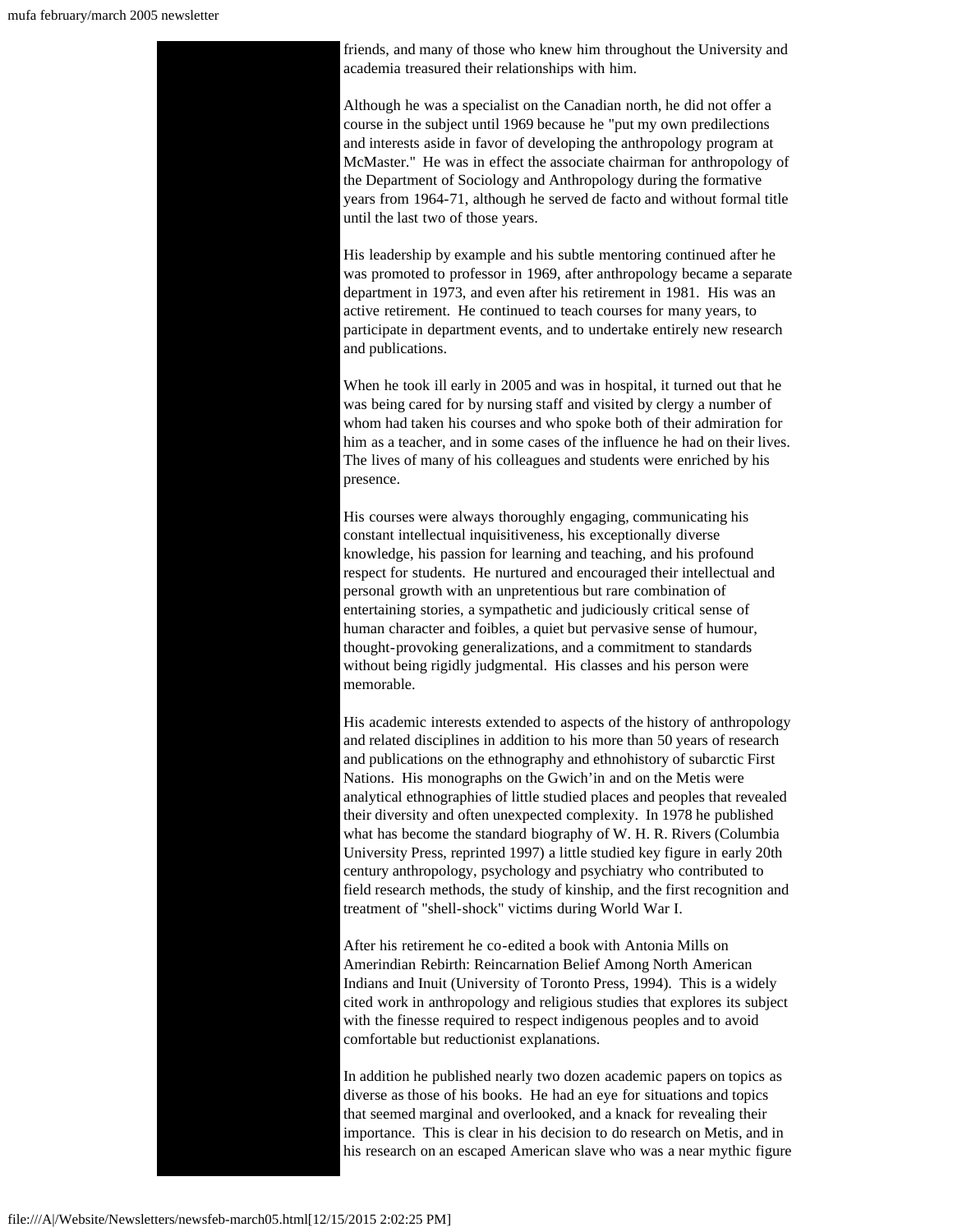in the late 19th century NWT (1985), and on early Indian involvement with the Klondike Gold Rush (1898-1917) and how that experience ended up supporting rather than undermining "traditions" among Peel River Gwich'in (1963). His eye for the unexpected and his ability to humanize people, partly through keen character sketches, also led him to unconventional analyses. He wrote on indigenous peoples as agents and not just products of change (1964), and he studied band society warfare, survival and vengeance with clarity but not sensationalism (1960 and 1975). This recurrent attention to situations at the boundaries of cultures and categories, and to topics that could be considered "difficult," gives much of his work a contemporary quality.

His scholarship was characterized throughout by an erudite knowledge of the literature from the classics to the most recent debates, by meticulous consideration of field and archival sources, by his sophisticated analyses, and by his capacity to draw conclusions that mattered.

During his career, he received recognition through invitations to be a summer lecturer at Dartmouth College (1967) and at Carleton University (1964), a research associate at the Cambridge University, Scott Polar Research Institute (1972-73), and a Snider Bequest Lecturer at the University of Toronto (1975-76). He was a secretary of the Northeastern Anthropological Association (1972-73), a fellow of the

American Anthropological Association and of the Royal Anthropological Institute of Great Britain and Ireland, a member of the Canadian Anthropology Society, and a Charter Associate of the Arctic Institute of North America. He was also an active supporter and part of the response network of Amnesty International for many years.

He is survived by his wife of 35 years, Eleanor Warren (Miller) of Dundas, and by seven children: Jennifer Slobodin, Katherine Slobodin McCulloch and John Slobodin, all of California, and Lisa Miller Kjellberg of Sweden, Roderick Miller of Geneva, Rebecca Miller (Smith) of Ontario, and Peter Miller of Quebec.

A memorial service will be held on Friday, April 15, 2005, at 2:00 pm in the McMaster Chapel. A reception will follow in the Great Hall of the University Club.

> *Harvey Feit Professor, Anthropology*

 $|2|$ 

<span id="page-4-0"></span>**MUFA Dues Waived for Months of February & March**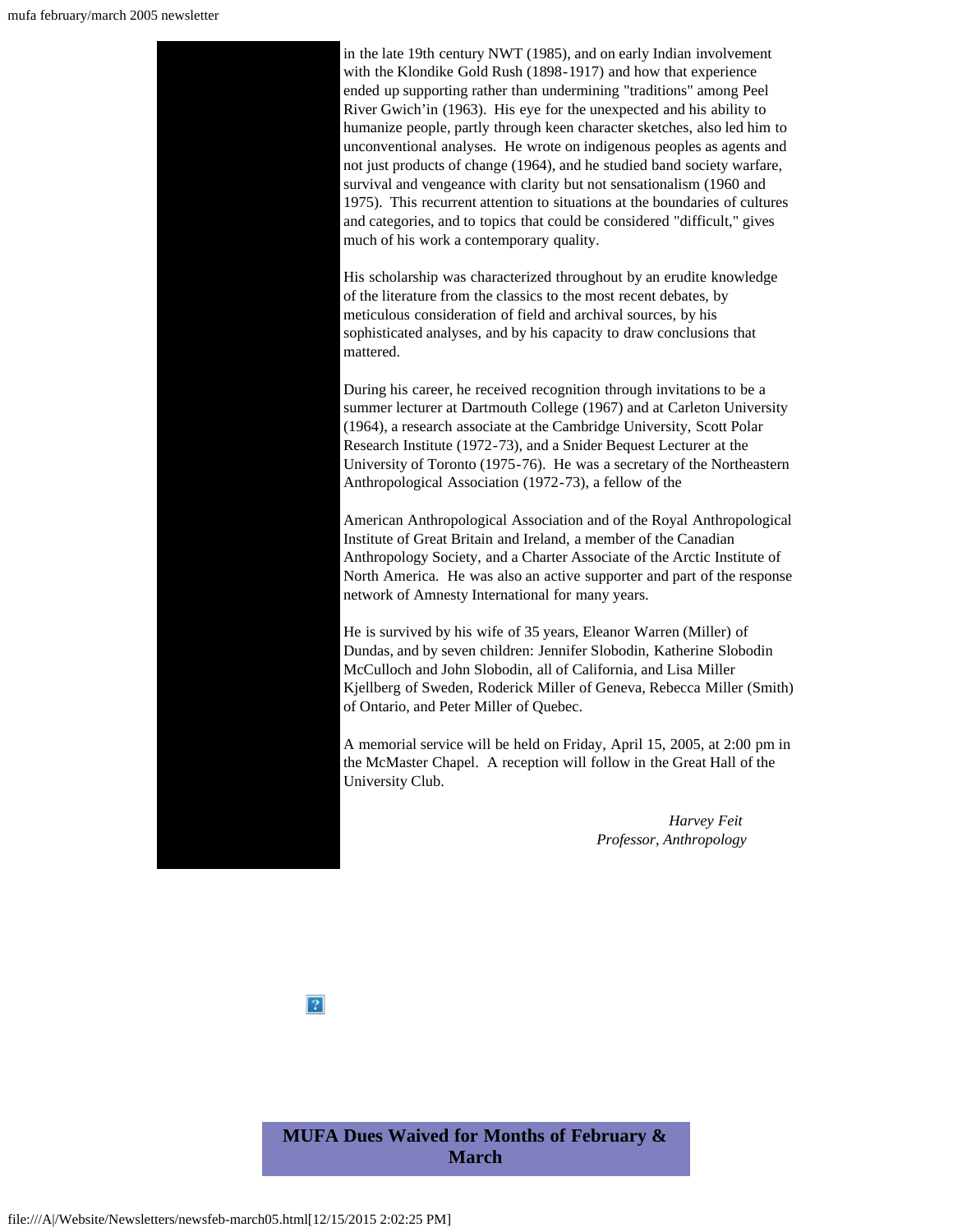**MUFA Members will have noticed a slightly larger paycheque in the months of February and March. At its regular meeting on January 28, 2005, the MUFA Executive voted unanimously to reduce the mill rate from 5.0 to 0 for the months of February and March. A surplus of income over expenditures for this fiscal year is projected in the Nine-Month Budget Review 2004/05. In addition, MUFA reserves continue to be in a healthy state.**

<span id="page-5-0"></span>**Don't Forget, when you are preparing your tax returns that MUFA dues are tax deductible.**

### $|2|$

## **New Members**

**Jacob Dalton Marie Elliot James Henry Ahmed Huque Madhu Krishnaswamy Jeffrey Racine Ponnambalam Selvaganapathy Stephen Tullis**

**Religious Studies Biology Psychiatry Political Science Engineering Physics Economics Mechanical Engineering Mechanical Engineering**

## $|{\mathcal{D}}|$ **Apartment for Rent. 31 Ogilvie Street, Dundas,**

<span id="page-5-1"></span>**Ontario. Beautiful, newly renovated New York Style Apartment on the Main Floor of a Victorian 1840s home. Close to all amenities: downtown Dundas; bus route; Dundas Valley — trails off Governor's Road; library; Dundas Valley School of Art. Additional features/descriptors: 950 sq ft; 11' ceilings, cove moulding; hardwood floors; two exposed brick chimneys with beautiful ornamental fireplaces; track lighting; full basement with washer/dryer; very bright and sunny; internet hookups; driveway; backyard — vegetable garden; parking; gas BBQ. Asking \$925.00 plus shared utilities. Photos are available on-line. Available May 1, 2005 and can make arrangements to view anytime. Please call Deborah at 905-628-5468.**

### **House for Sale. 22 Sanders Boulevard Hamilton, Ontario.**  $\sqrt{2}$

**Just a five minute walk to McMaster University, this detached 2 storey family home has 2 + bedrooms, 2 full bathrooms, 1 half bath. This house has 8 rooms. A centre hall plan with classic styling, gleaming hardwood throughout main and second floors, as well as all modern conveniences and updates. Basement has been fully finished. Features include an alarm system, forced air heating and central air conditioning, wood burning fireplace (in living room), tons of built-in furniture pieces and ample storage throughout the house, built-in oven and cook top, dishwasher, garburator,**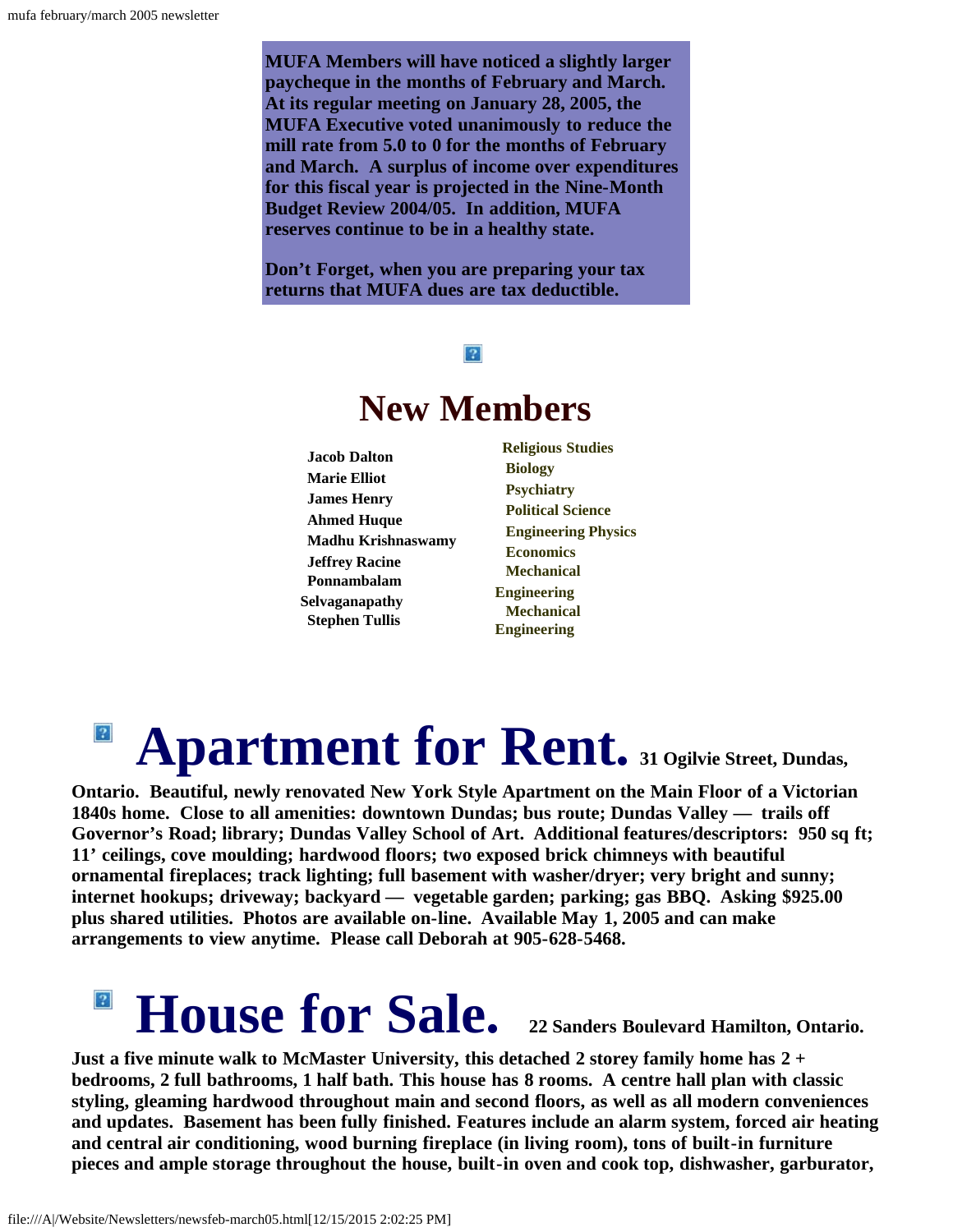**fenced yard, in-ground sprinkler system and outdoor accent lighting. Corner lot exceeds municipal lot measurements of 40' x 100'. Detached garage with automated door opener and oversized double car interlocking stone driveway. Beautifully landscaped property with a raised garden at the front of the house. Move in condition. Contact Stephanie and/or Jarrad at 905-528-4648 or [essnjay@hotmail.com.](mailto:essnjay@hotmail.com)**

# <span id="page-6-0"></span>**Indexing in the Pension Plan for Salaried Employees of McMaster University**

### **Why aren't I getting a pension increase this January? by Les Robb**

*The following article appeared originally in the MURA Newsletter and is reprinted here with the permission of the author.*

Some of you are probably asking yourselves this question right now. Others may have noted how well the markets did last year and think it is obvious that there should be indexing (i.e. an increase) this year. Sorry to disappoint you. There will be no indexing this year in spite of the good returns on the investments last year.

This article attempts to explain how indexing works in the Salaried Pension Plan and why there will be no increase.

#### **An Overview of the Formula**

Let me start with an overview of the way our pension indexing works and then go on to the details. That way, you can stop reading when you have had enough.

Indexing in our plan depends on the 'excess returns' our investments earn, and on the annual increase in the Consumer Price Index (CPI). 'Excess returns' are returns above 4.5% per year. If, for example, our investments earn 8% then there is 3.5% 'excess' available for indexing (8 minus 4.5). Pensions are increased on January 1 of the next year by the lesser of a) the 3.5%, or b) the annual increase in the CPI. (See the Plan text section 5.08 if you want more detail.) So, in our example, if the CPI increased by 2% there would be a 2% pension increase and hence full indexing. If the CPI increased, on the other hand, by 4% or more there would be only 3.5% indexing (partial indexing) as only 3.5% was available from the 'excess return' calculation.

#### **Recent Returns in the McMaster Plan**

In addition, because returns on our investments can vary so much from year to year, the indexing formula doesn't just use the 'excess return' from a single year but averages the returns over a 5 year period. The calculation involves finding the average 'excess return' over the past 5 years and using that average to decide if there are any 'excess returns' that can be used for indexing. So, even though our investments earned almost 15% over the year ending June 30, 2004, the earlier years' performance was not nearly as good. The 5 year average return in this year's calculation is just under 4.5%, which results in no 'excess' room for indexing. In particular, there were negative returns in 2002 and 2003 which brings the average down. This averaging provision seems like bad news at the moment, but this year's 15% investment return will stay in the calculation for the next 5 years, giving us benefit in the averaging calculations for those years. Below I provide the actual calculation as approved by our external auditors that was presented to the Pension Trust Committee in October 2004. There is one more little twist that needs an explanation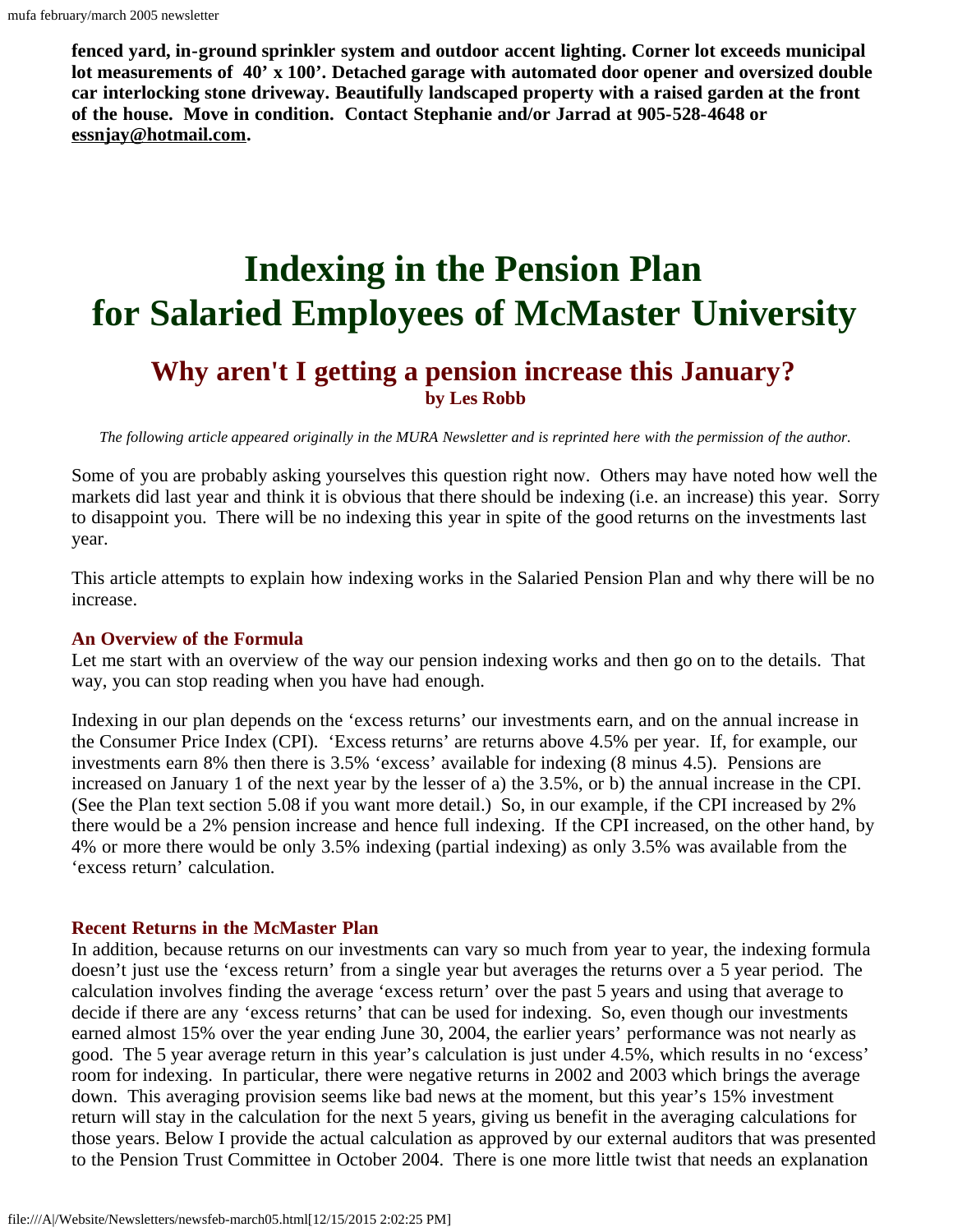before this table will make sense. Because of a requirement of the Financial Services Commission of Ontario, in 2002 we had to change our year end for calculating the rate of return (it was moved from December 31/01 to June 30/02). Thus, until 5 years have passed we have to take two six month periods into account along with 4 other full years rather than just 5 full years. With that in mind, look at the Table below. First the return for each of the periods is shown, then the total of these returns and, below that, the 5 year average. (The 6 month periods show the change in the value of funds over the 6 months, not annual rates of return, so we can just add them with the others.) The Table goes on to show the 'excess return' (which is just slightly negative), the CPI increase, and the increase to our pensions (which is zero).

| Calculation of Five Year Average                                                            | $\frac{6}{9}$  |
|---------------------------------------------------------------------------------------------|----------------|
| 2004 Rate of Return (ending June 30, 2004)                                                  | 14.84          |
| 2003 Rate of Return (ending June 30, 2003)                                                  | $*(2.57)$      |
| $ 2002 \text{ Rate of Return for } 6 \text{ months (Jan } 1/02 \text{ to June } 30/02)$     | (2.81)         |
| 2001 Rate of Return (ending Dec. 31, 2001)                                                  | 1.14           |
| 2000 Rate of Return (ending Dec. 31, 2000)                                                  | 7.11           |
| 1999 Rate of Return for 6 months (July 1/99 to Dec. 31/99)                                  | 4.70           |
| Total Return for Last Five Years<br>Five Year Annual Average Return (Total Return $/ 5$ ) = | 22.41<br>4.48% |
| (a) Rate of Return in Excess of $4.5\%$ (4.48% - 4.5%)                                      | $(0.02)$ %     |
| (b) Average CPI to June 30, 2004                                                            | 1.73%          |
| Increase to Pensions (the lesser of a or b)                                                 | $0.00\%$       |

\*bracketed figures are negative

#### **What about Next Year (January 2006)?**

Some of you might want to know what rate of return on our investments will be needed this year to get any increase in January 2006. To do that calculation we first need to drop off the 4.7% return for the 6 months in 1999, and adjust the 7.11% for 2000 to reflect only the last 6 months of 2000. Unfortunately we cannot simply divide the 7.11% by 2 as the calculation actually values the fund's performance over the 6 months and, although all the information needed is known, the actual calculation will not be done until next fall when the auditors approve the calculation for the new 5 year average. However, to try to give a 'best guess' at the number, let's suppose that the 6 month rate of return is half of the 7.11% and so is 3.56% for the 6 months in question.

If the fund earns 8.35% for the year ending June 30, 2005 the 5 year average return calculation result would be 4.5%, giving no 'excess return'. In other words, using the 3.56% 'guess', any earnings greater than 8.35% would give room for some indexing. For example, if the fund earns 15.85% for the year ending June 30, 2005, the 5 year average return would be 6% and there would be room ('excess return') to allow for 1.5% indexing. Whether that would give full indexing would depend on whether the CPI increase exceeds 1.5%.

#### **A Final Twist**

Since someone might refer to this article a few years from now I will note one other aspect of the indexing formula that does not apply this year but could be relevant in the future. There is provision in our Plan for a Supplementary Pension Increase (see section 5.09 of the Plan). This provision allows any unused 'excess return' (the amount that 'excess return' exceeds the CPI increase) for any of the preceding 3 years to be used in the current year to make up for a rate of return that does not provide full indexing. Suppose, for example, that there was an 8.5% average rate of return last year, yielding an 'excess return' of 4% (8.5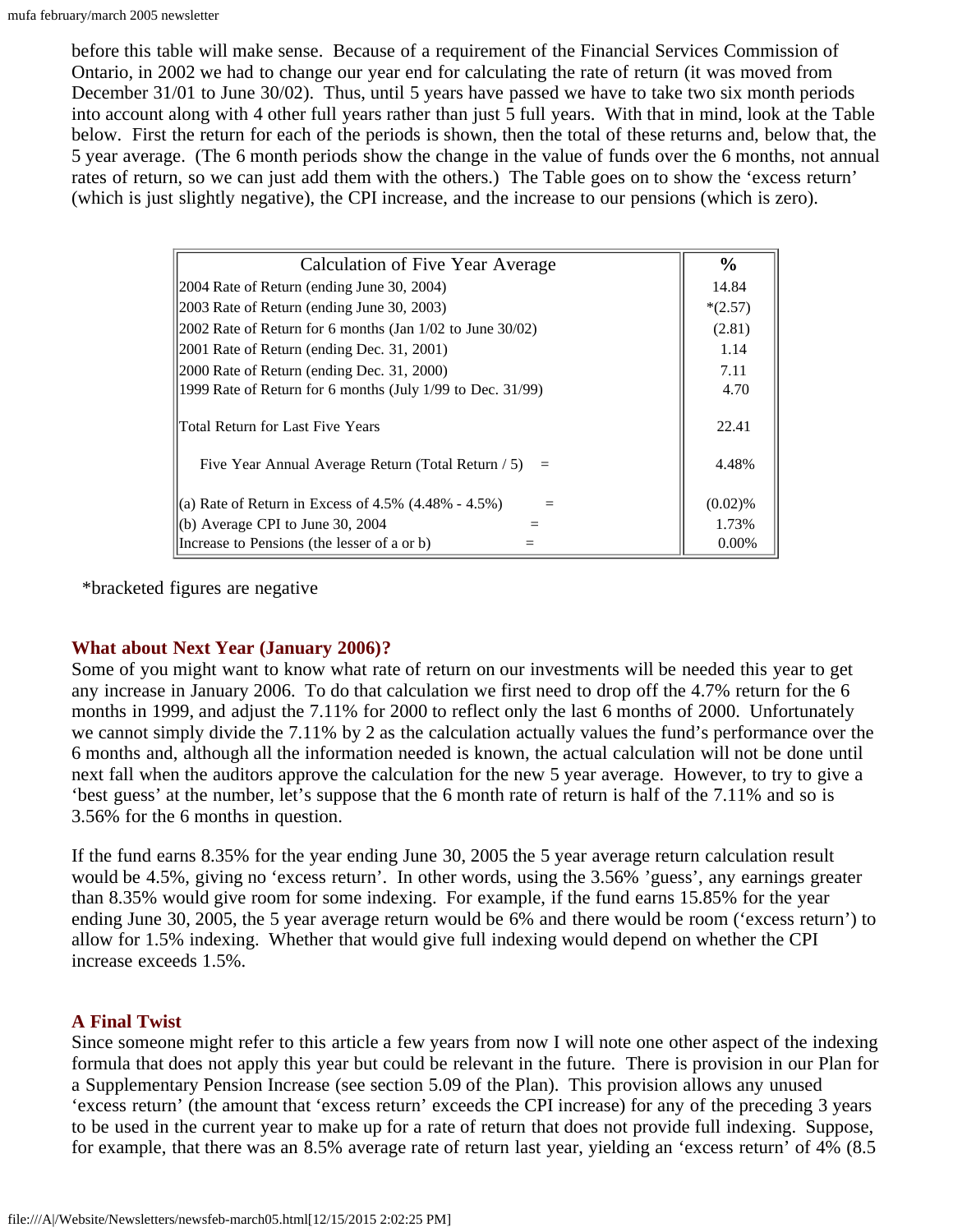- 4.5), making 4% available for indexing. Suppose further that the CPI increase was only 2.5%. The increase would have been 2.5%, leaving an unused capacity of 1.5% that could be applied this year. As stated earlier, this provision is not relevant this year since there has been no excess capacity for the past three years.

### $|2\rangle$ **Making the Grade by Tony Petric**

<span id="page-8-0"></span>When we are faced with the prospect of adjusting final grades, it is useful to have a simple equation that will do the conversion. The chart below can be used to select a function that gives the desired class average. Note that low scores are affected most and that a mark of 100 remains 100.

For example, if you want to bring up the class average from 50 to 70, then you would use the standard 10 x the square root of the mark to move from the straight line to the top curve. By applying this function, a failing grade of 25 becomes a passing grade of 50. In other cases, you may need a smaller correction to move a mark of 35 or 40 up to a pass. All of this can be done easily using Excel and one of the following functions:

| Series $1 = 100^{\circ} (1/2)$ * mark $^{\circ} (1/2)$ , i.e., 10 x square root of the original mark |                     |
|------------------------------------------------------------------------------------------------------|---------------------|
| Series 2 = $100^{\circ}(3/7)$ * mark $\frac{\circ}{4/7}$                                             | $30 \rightarrow 50$ |
| Series $3 = 100^{\circ}(1/3)$ * mark $^{0}(2/3)$                                                     | $35 \rightarrow 50$ |
| Series $4 = 100^{\circ} (1/4)$ * mark $^{0}(3/4)$                                                    | $40 \rightarrow 50$ |
| Series $5 = 100^{\circ} (2/15)$ *mark $\frac{\circ}{13/15}$                                          | $45 \rightarrow 50$ |
| Series $6 = original$ mark                                                                           | $50 \rightarrow 50$ |
|                                                                                                      |                     |

# <span id="page-8-1"></span>**MUFA Annual General Meeting Thursday, May 5, 2005, 3:00 pm Great Hall of the University Club**

March 17, 2005 pdk